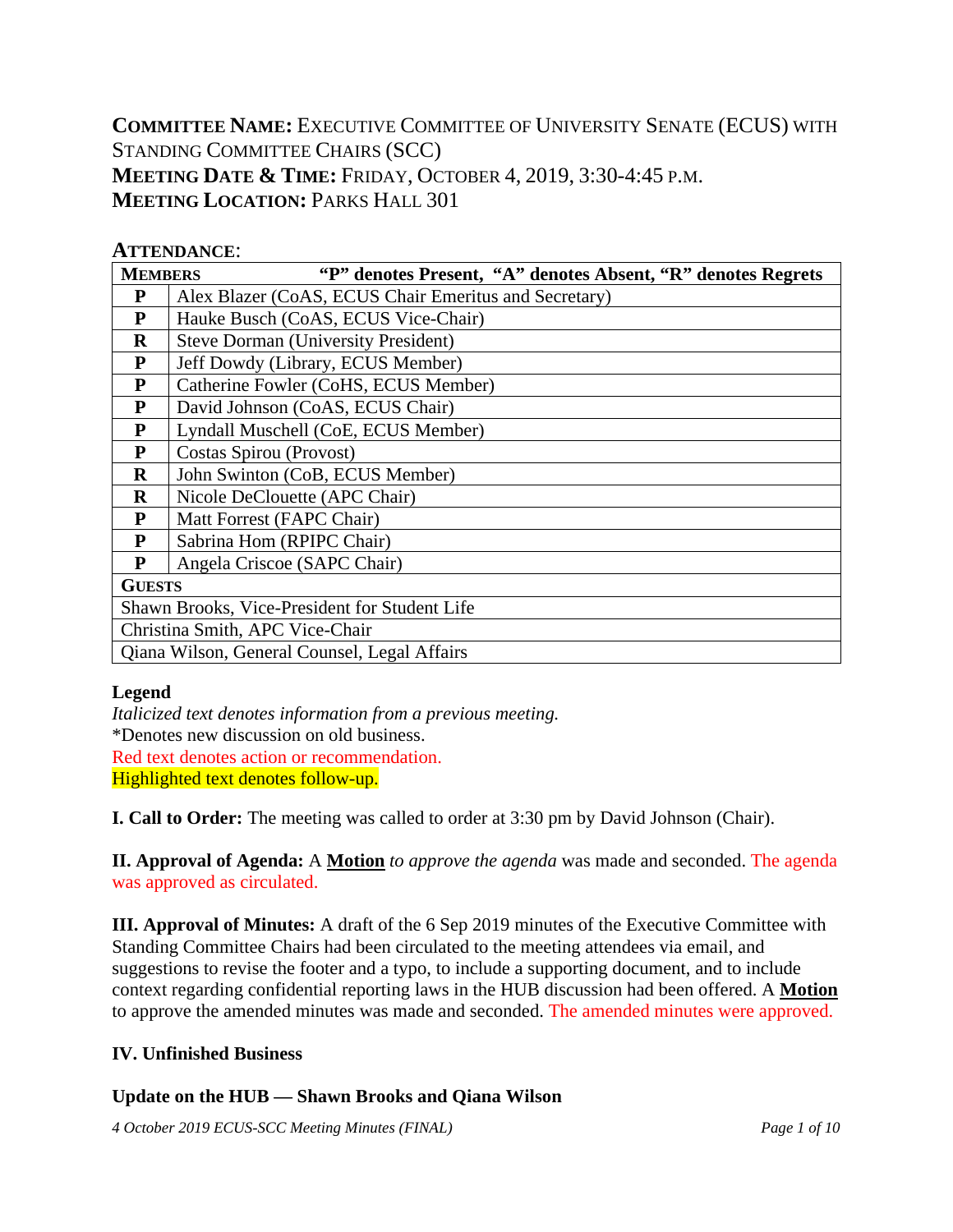- 1. **Shawn Brooks, Vice President for Student Life**: Several years ago the federal government sent federally funded colleges a "Dear Colleague" letter that provided guidelines on how to treat sexual assault. The directions have changed several times. Now the USG and DAs have declared that colleges and universities are not in sexual assault response business because doing so has created an uneven playing field of services going to the victim but not accused. Approximately a year ago, USG began working with Southern Crescent to take over victim services. The Title IX process has not change; only the victim service process has been discontinued. The HUB is losing confidentiality because an external agency serves victims from A-Z; Bright House is able to perform a wide array of services including forensic exams, advocacy throughout the judicial system process. There has been confusion in the past because students have referred to Women's Center employees as advocates, which is problematic in our campus campus conduct system. Some resources on campus confidential, such as Counseling Services, remain confidential. This is a cultural sea change for how GC approaches issues regarding Title IX; but we'll continue to work with Bright House to do best by our students
- **2. Qiana Wilson, General Counsel, Legal Affairs**: From the legal perspective, offering victim services is a due process issue. We're required to provide services to all of our students. There have been growing concerns from the state legislature and parents of respondents that students accused of sexual assault are not given services. Parents have asked why the complainant gets GC employees to help them. With budget cuts, we can't afford a respondent center; now all services are in one place; for example, the nurse provides sexual assault exams on site.
- *4 October 2019 ECUS-SCC Meeting Minutes (FINAL) Page 2 of 10* **3. ECUS-SCC Discussion:** Q: What are the judicial panels going to look like? A: Anyone can be an advisor. Usually respondents will have their attorney and complainants will have their Bright House advocate. Q: How is that different from before? A: Issue is equal access, both respondent and complainant are entitled to the same resources. Q: This seems like an overcorrection, and federal guidelines indicate the process. A: Support groups are not going away. Q: No one can participate in a support group unless they give up confidentiality. Q: Why take away confidentiality of the Women's Center? Are students aware that the center is no longer a confidential reporting site? A: We are only required to give confidentiality to those who have privilege under the law, such as Counseling Services. USG Sexual Misconduct Policy allows GC to decide who we want to be a confidential reporter. We could make Academic Affairs a confidential reporting site. We received 11 complaints in the last month, compared to 22 last years. As complainant, we allow you to choose whether or not you move through Title IX. USG is getting sued, so all institutions in the system need to have processes and policies that treat all students with the same services. Q: What happens when a respondent goes to Bright House? Respondents often feel like victims. A: Bright House is not a state entity; I don't know, but I will check. Q: Bright House is funded by a grant; is it renewable? A: The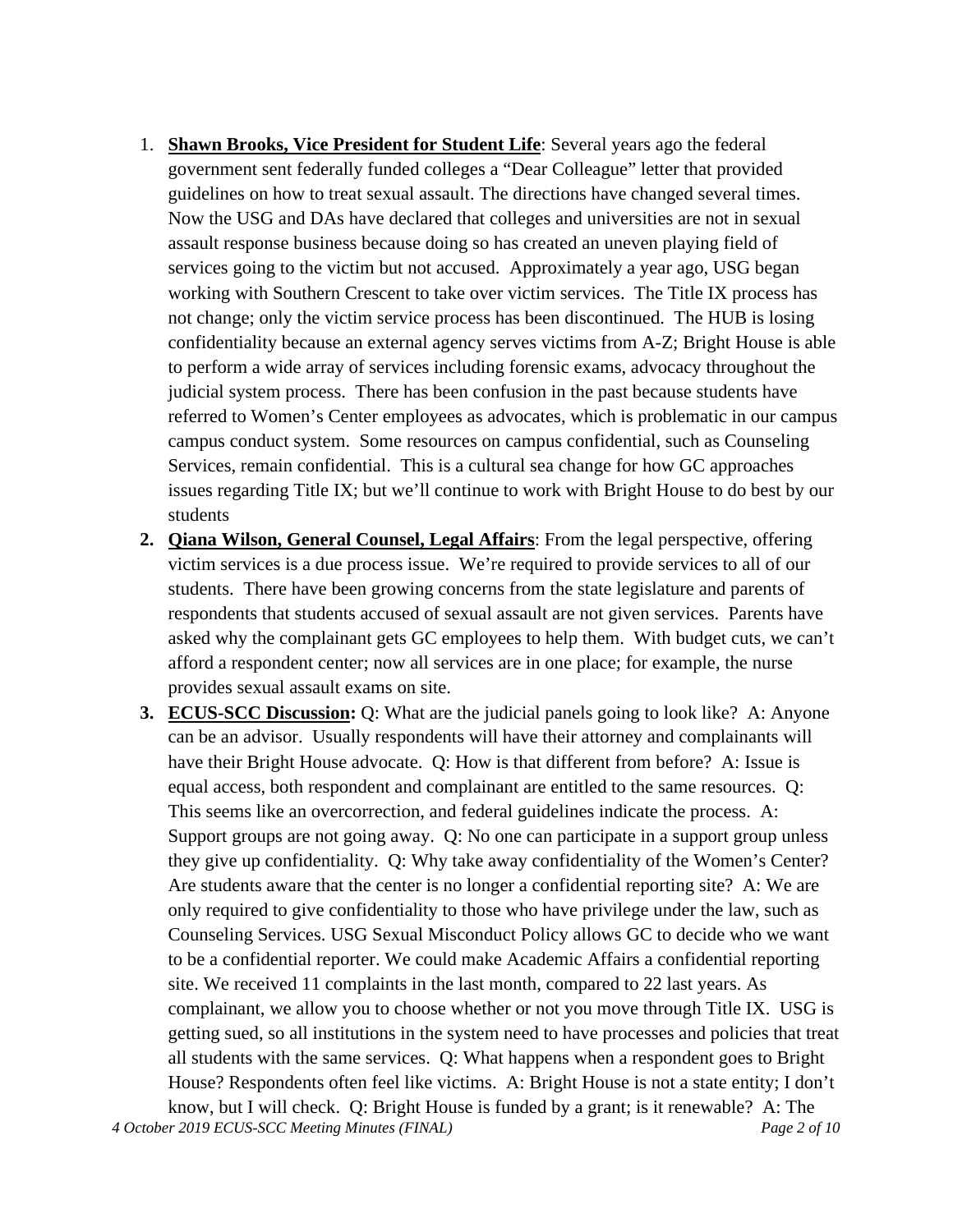DA is advocating for community service like Bright House. Q: We have a responsibility to our students for transportation and location. Bright House will be located behind Central State. Will students be taken to Central State/Bright House in a police car? Q: Bright House will serve 8 counties. How will it serve our students and 8 counties? What's the capacity? Q: Are we responsible for Bright House's ability to serve our students? A: Bright House shows up as a list of resources. It has no direct accountability to us; however, we are part of Baldwin County, and we work with the DA and Bright House. Q: We don't provide students emergency room service. Is this like an emergency room? A: An emergency room is a great analogy. Q: Student will pick their advisor. Students in tough situation go to faculty that they really trust. Are there any repercussions for faculty saying no? A: There are no repercussions. Faculty should be mindful of conflicts of interest. One time, a faculty member had both the complainant and respondent in class. Many of the complainants and respondents are in the same academic program.

**a.** David Johnson asked committee members to send their list of questions, even those questions that were asked at this meeting, to Sadie Simmons, Title IX Coordinator. David Johnson will invite Shawn Brooks and Qiana Wilson to an upcoming meeting of University Senate to give a short presentation.

#### **V. Reports**

#### **Student Affairs Policy Committee (SAPC) — Chair Angela Criscoe**

- 1. **Non-discrimination Clause:** Angela Criscoe spoke with Qiana Wilson prior to the meeting. Qiana stated that the USG was still reviewing options for a standardized statement. She mentioned that USG did not follow process and that she has a phone call scheduled to further discuss the status and progress of the standardized statement. The committee agreed to move forward with updating the clause. We read the Georgia College Non-Discrimination clause. Discussion of changes resulted in a crafted nondiscrimination clause that is in line with SGA's non-discrimination clause. We reviewed supporting documents. The committee voted on the rewritten statement and all approved. The committee is moving forward with a motion to bring the non-discrimination clause to Senate, preferably to be addressed at the October 18<sup>th</sup> meeting.
- 2. **The HUB:** Melissa Gerrior, Emily Brookshire, and Peter Pendleton were guests at the meeting. They answered questions to help us better understand their role, the role of the Bright House, and the steps moving forward. Tom Miles was also present and was able to address concerns from an administrative perspective. Funding is still a concern and we have invited them back to our next meeting for further discussion about funding their efforts.
- 3. **ECUS-SCC Discussion**: Q: We have a Diversity Action Plan that includes gender and socioeconomic class. A: The update follows SGA's resolution, and includes non-religion.

#### **University President — President Dorman**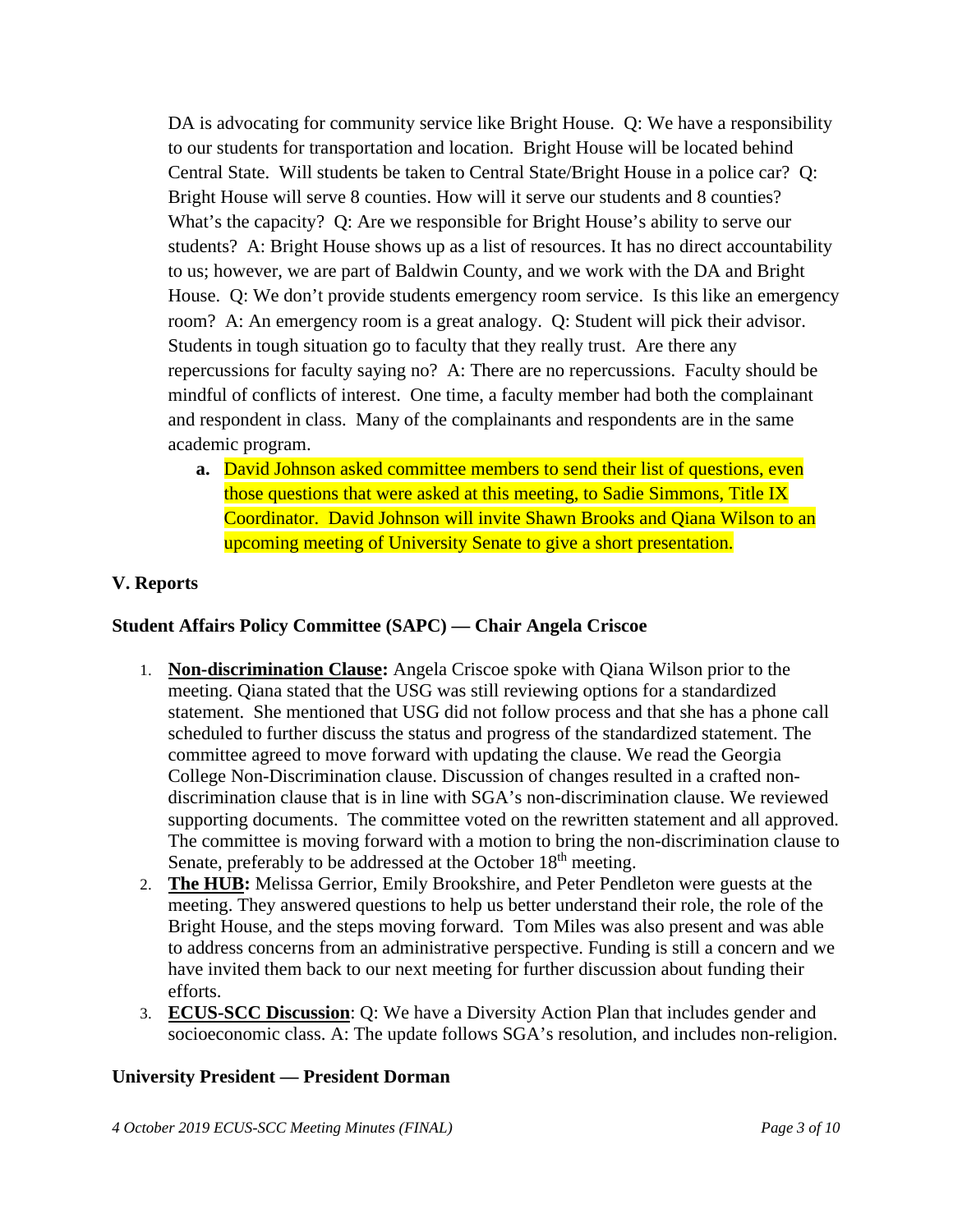1. As President Dorman had extended *Regrets* and was unable to attend this meeting, there was no President's Report.

# **University Provost — Provost Spirou**

# **1. General Education**

- a. The USG is in the process of creating a General Education Implementation Group (expected to be in place in the next week or so) with representation across the System.
- b. In addition to faculty, the General Education Implementation Group is likely to include representatives from other offices (i.e., Registrar, Academic Advising, etc..).
- c. It is expected that the General Education Implementation Group will complete its work around January/February 2020.
- d. A presentation of Gen Ed recommendations by the USG to the BOR will take place sometime in the Spring 2020.
- e. Implementation is now more likely to occur in Fall 2021.

# **2. Professor of Practice**

- a. Previous conversations about "Clinical Faculty" status.
- b. The USG is considering the "Professor of Practice" faculty designation for nonresearch intensive institutions.
- c. This would complement the OneUSG classification currently in place.

# **3. Faculty Contract and Tenure Calculations**

- a. The USG is preparing for academic and fiscal year faculty contracts to be accessed and signed using OneUSG Connect.
- b. The new process replaces the previous processing of printing, signing, and/or scanning paper contracts.
- c. Contracts can be signed electronically.
- d. The new system will also provide tenure calculations such as years of service/eligibility for tenure/promotion/post-tenure review, etc...
- e. Still require local involvement to support this process.

# **4. Emeritus/Emerita Status**

- a. A USG working group will be engaged in providing guidance on Emeritus/Emerita Status.
- b. Considerable differences in the process across USG institutions.

# **5. Teacher Preparation**

- a. Considerable shortage, especially in early childhood, elementary education, special education across the state.
- b. Legislature: Literacy and Mathematics Instruction.
- c. Lt. Governor's Office: Year-Long Student Teaching.
- d. Governor's Office: Teacher Retention.
- e. Chancellor: Removing Barriers in Teacher Preparation Bring Teacher Education Degrees to 120.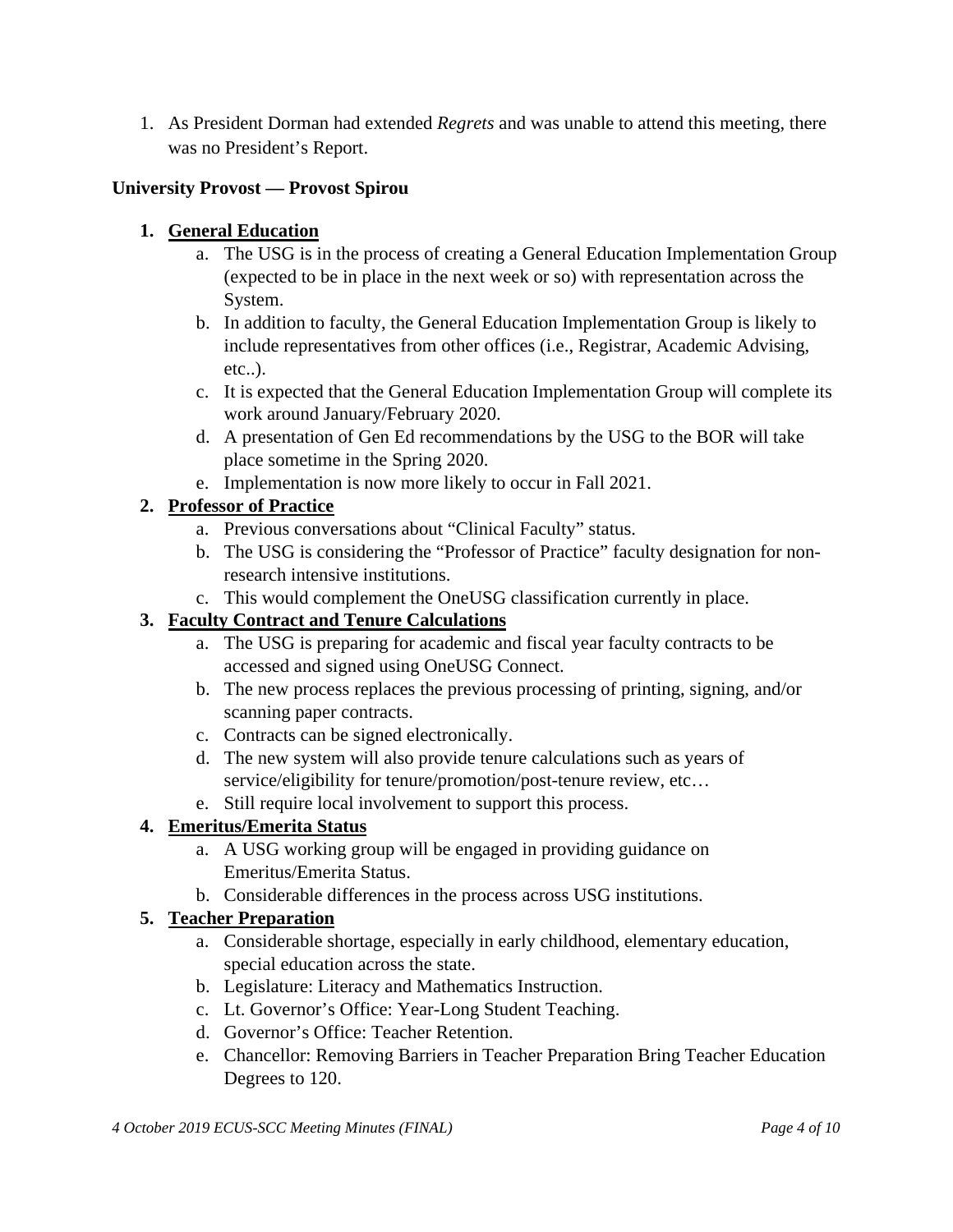- f. Vice Chancellor: Education Core Redesign Education Area Focus 9 hours Area F course revisions.
- g. College of Education Deans are involved in many of these conversations and meetings.
- h. Expect changes as we move forward.

# **6. Student Accommodations**

a. Faculty must provide students with accommodations when appropriate documentation is in place.

# **7. ECUS-SCC Discussion**

- a. Q: Does GC have any representation on the USG General Education Implementation group? A: No.
- b. Q: It would be helpful to know what a student accommodation is for. Could Disability Services hold a workshop? A: David Johnson will invite David Anderson to an upcoming Senate meeting.
- c. Q: What is the timeline on converting to electronic faculty contracts? A: The procedures will be reviewed by CBOs on November 1. The goal is probably next year.

# **Subcommittee on Nominations (SCoN) — Chair Hauke Busch**

- **1. Faculty Senator Election Materials:** Prior to the meeting, SCoN Chair Hauke Busch distributed election materials, including the 2019-2020 Apportionment based on Corps of Instruction List and letters to deans and the library director. It was noted that the first list had errors and needed to be double-checked. Regarding apportionment, it was noted that recent practice has been to include administrators in the Corps of Instruction. According to this year's apportionment, CoB will decrease one senator and CoHS will increase one senator.
	- a. A **Motion** to approve the apportionment and send the election materials to college deans and library director was made and seconded. The motion was approved.

# **Executive Committee of University Senate (ECUS) — Chair David Johnson**

- 1. A **Motion** to extend the meeting 15 minutes was made and seconded. The motion was approved. In the interest of saving time, David Johnson stated he would share his report via email with members. The report follows.
- 2. **Initiatives**: ECUS has continued a dialogue with Dr. Jim Berger, regarding future CTL programming and initiatives; our new CIO Susan Kerr, regarding the direction of I/T at Georgia College; Dr. Shawn Brooks, regarding the recent changes at the HUB and with the Bright House; and Dr. Veronica Womack, regarding senate's role in getting the word out on the Campus Climate Survey.
- 3. **Working Spouse Surcharge**: After conversations with President Dorman and Carol Ward, ECUS learned that employees who will be paying the \$100 spousal surcharge on health care will be on the "honor system," self-verifying during open enrollment. Our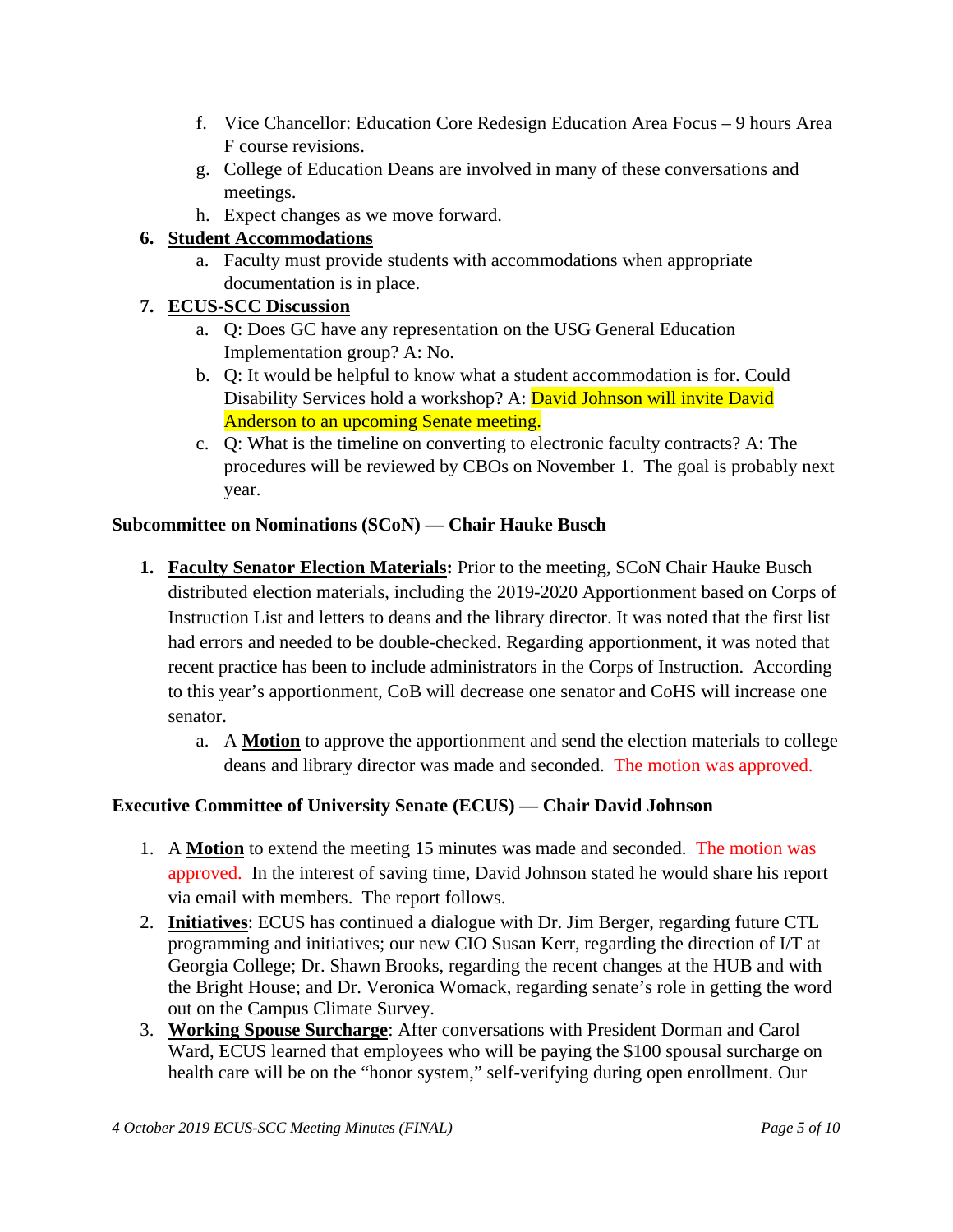USG Faculty Council Representative, Dr. Hauke Busch, will get additional information regarding this surcharge at the upcoming USGFC retreat Oct 17-18.

- 4. **Staff Council Representatives**: In light of the recent difficulties in identifying staff senators for University Senate, ECUS has been working with Staff Council to encourage more robust participation.
- 5. **Dr. Craig Turner**: Dr. Craig Turner has agreed to make himself available, free of charge, to answer questions and provide advice regarding senate matters. The Office of Academic Affairs has a budget to compensate him if he is needed to take on a larger task.
- 6. **Faculty Senator Election Materials**: After receiving a Corps of Instruction List, SCoN Chair Hauke Busch apportioned the number of senators by academic unit and created elected faculty senator oversight materials.
- 7. **Governance Calendar**: A Governance Calendar Workgroup consisting of David Johnson, Hauke, Busch, Alex Blazer, and Catherine Fowler, will take the initial steps for the 2020-21 Governance Calendar.
- 8. **Disciplinary Policy**: There was additional discussion regarding whether new policies are needed that address anonymous complaints and progressive discipline leading to a faculty member's dismissal, or regarding the influence of a student by another faculty member or outside source into making a complaint against a faculty member. ECUS decided to bring the matter to standing committee chairs for discussion.
- **9. New Language in Faculty Contracts**: There was additional discussion of the new language in faculty contracts/letters. Provost Spirou said that this was likely due to a more effective system-wide paperless consolidation of contracts that would be fully implemented down the road.

# **Academic Policy Committee (APC) — Vice-Chair Christina Smith for Chair Nicole DeClouette**

- 1. **Fair Use Laws of Online Content**: Because USG has a Copyright Policy and Fair Use Checklist, APC members agreed to there was no need for a GCSU-specific policy. However, the group agreed that two recommendations concerning Fair Use laws of Online Content would assist faculty in being compliant with copyright and fair use laws. Therefore, APC agreed it worthwhile to present the following recommendations to Senate:
	- a. APC recommends that all course home pages on D2L include a copyright notification per the TEACH Act and USG Copyright Policy.
	- b. APC recommends that training for staff and faculty in copyright and fair use law be included in the annual training module conducted on D2L to better educate staff and faculty on USG Copyright Policy.
- 2. **Plagiarism Policy**: APC held a discussion with Dr. Shawn Brooks, Vice President for Student Life, explaining the role of Student Life within GCSU's Plagiarism Policy.
- 3. **Student Behavior Policy**: APC members discussed student behavior policies, specifically the filing procedure of an academic grievance against a professor with Dr. Brooks. Dr. Brooks informed the group the filing procedure has changed. He stated members of the GCSU community now have access to a dropdown menu of choices pertaining to grievances of faculty and/or students via the Student Life website. He also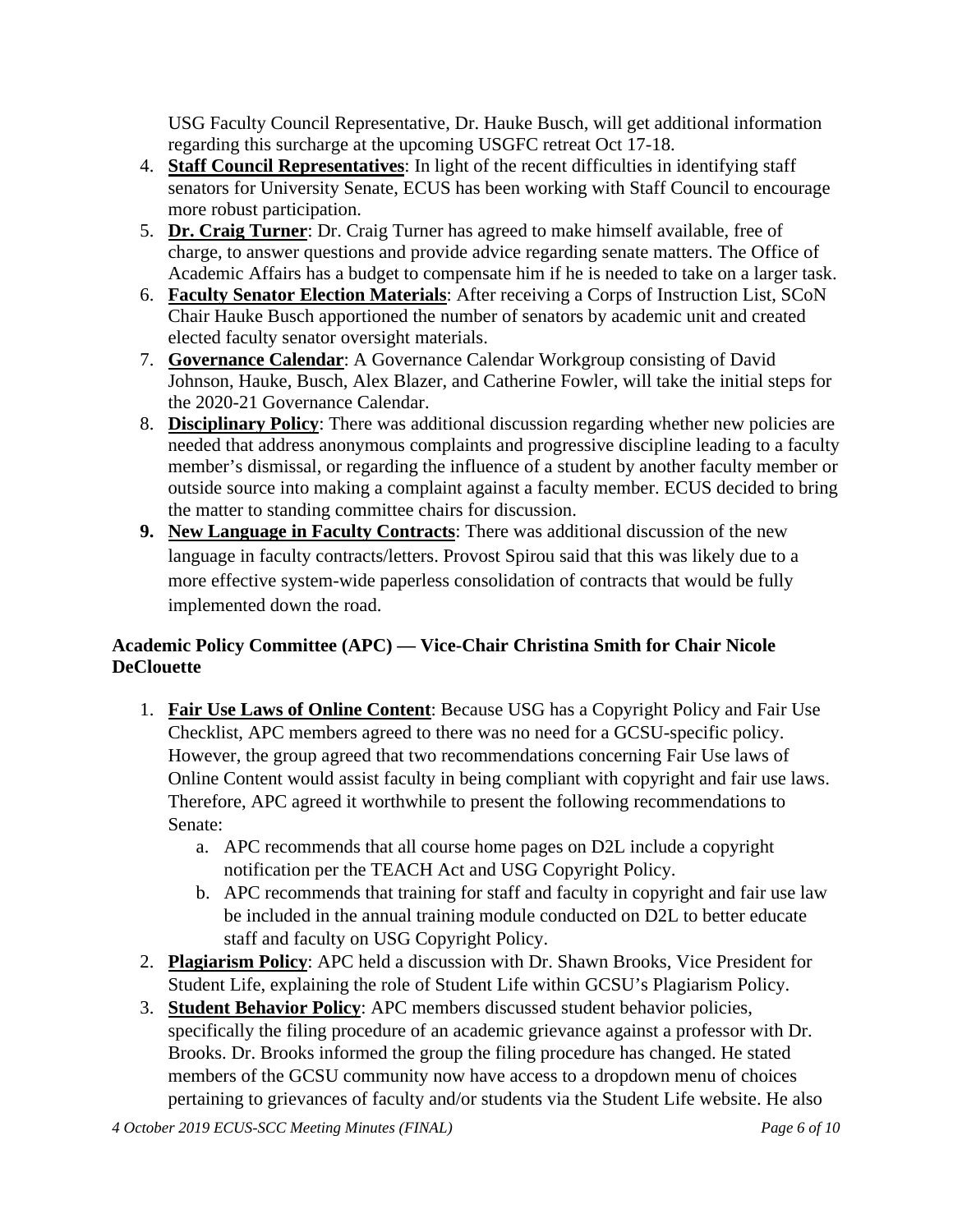shared with the group that a Student Life employee is responsible for reading and directing grievance submissions to the appropriate offices for further handling.

4. **Prohibitions and Penalties Code**: APC members held a brief discussion about GCSU's Prohibitions and Penalties Guide. The group requested inviting a representative from the Human Resources Department and/or the Legal Affairs Department to further discuss the policies pertaining to the guide's purpose(s) and applicability toward faculty.

# **Faculty Affairs Policy Committee (FAPC) — Chair Matt Forrest**

- 1. **Meeting Cancelled**: FAPC did not meet for its previously scheduled 4 Oct 2019 2:00- 3:15 p.m. meeting.
- 2. **Faculty Research Funds Policy**: Director for the Center for Teaching and Learning Jim Berger set up a meeting with Matt Forrest to discuss a faculty research funds policy.

# **Resources, Planning and Institutional Policy Committee (RPIPC) — Chair Sabrina Hom**

1. **Meeting Cancelled**: RPIPC did not meet for its previously scheduled 4 Oct 2019 2:00- 3:15 p.m. meeting.

#### **VI. New Business**

#### **Steering of Items to Committees**

At the time of this meeting, there were no items that required steering to a committee.

#### **University Senate Agenda and Minutes Review**

#### **1. Tentative Agenda 18 Oct 2019**

- a. **Motions** There will be three motions on the agenda of this meeting of University Senate, specifically
	- i. ECUS: Revised University Senate Handbook
	- ii. SCoN: Committee Replacements
	- iii. SAPC: Revised Statement of Non-Discrimination.
- **b. Reports** Administrative reports and committee reports will also be agenda items.

#### **c. Supplemental Items of Business**

- i. Awarding of University Senator Pins
- ii. Jim Berger, Director of Center for Teaching and Learning
- iii. Jennifer Townes, Scholarly Communications Librarian
- 2. **University Senate Minutes Review** A **Motion** *that the DRAFT minutes of the 20 September 2019 meeting of the 2019-2020 University Senate be circulated for university senator review* was made and seconded. The motion to circulate the minutes was approved.

#### **VII. Next Meeting**

*4 October 2019 ECUS-SCC Meeting Minutes (FINAL) Page 7 of 10*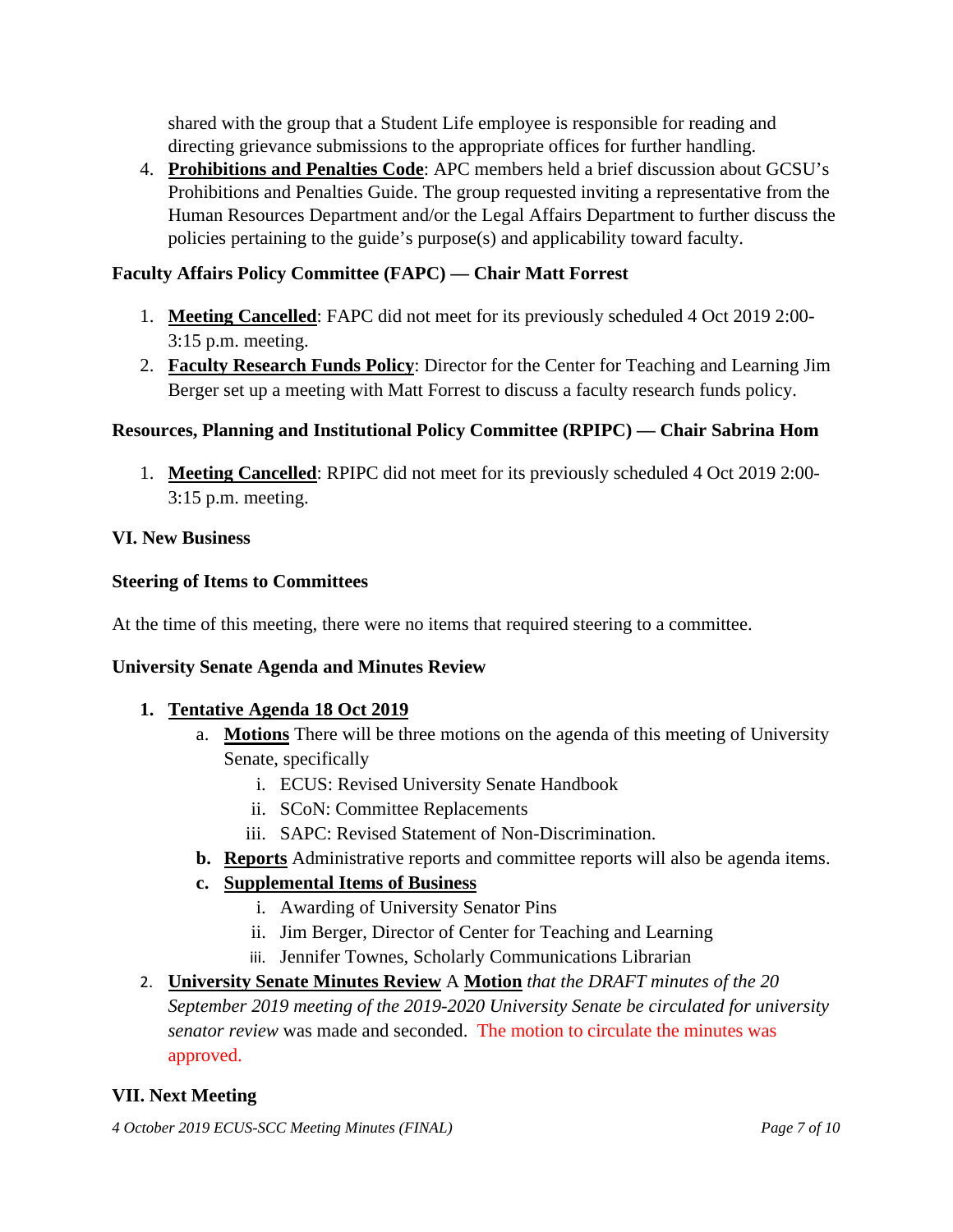# **1. Calendar**

- a. University Senate Meeting Friday, October 18, 3:30 p.m., A&S 2-72
- b. ECUS Meeting Friday, November 1, 2:00 p.m., Parks Hall 301
- c. ECUS+SCC Meeting Friday, November 1, 3:30 p.m., Park Hall 301
- **2. Tentative Agenda**: Some of the deliberation today may have generated tentative agenda items for ECUS and ECUS-SCC meetings. David Johnson will ensure that such items (if any) added are added to the agenda of a future meeting of ECUS or ECUS-SCC.

**VIII. Adjournment:** As there was no further business to consider, a **Motion** *to adjourn the meeting* was made and seconded. The motion to adjourn was approved and the meeting adjourned at 4:53 p.m.

**Distribution:** First, these minutes will be sent to committee members for review; second, they will be posted to the minutes website.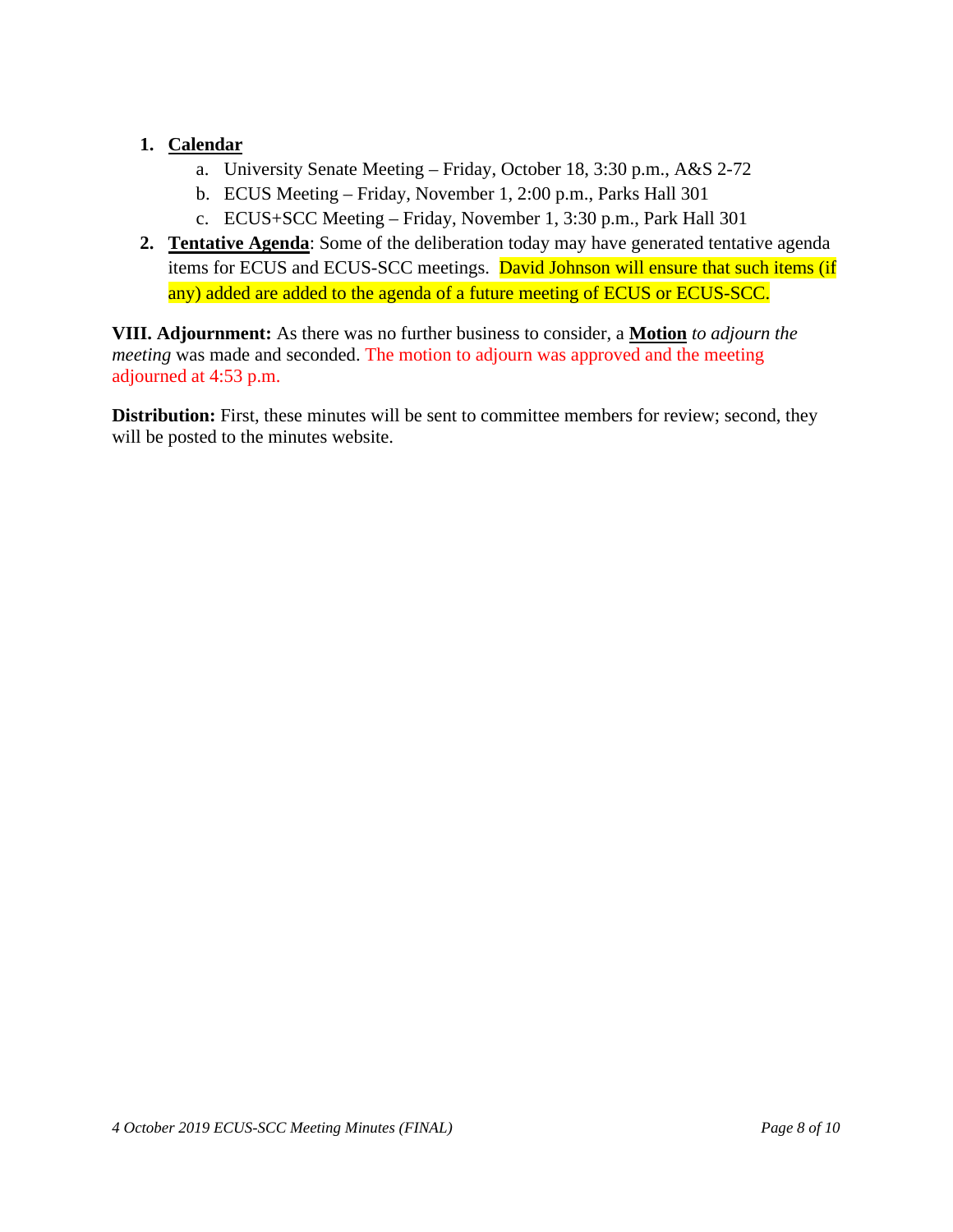**COMMITTEE NAME:** EXECUTIVE COMMITTEE OF THE UNIVERSITY SENATE (ECUS) WITH STANDING COMMITTEE CHAIRS (SCC) **COMMITTEE OFFICERS:** DAVID JOHNSON (CHAIR), HAUKE BUSCH (VICE-CHAIR), ALEX BLAZER (SECRETARY) **ACADEMIC YEAR:** 2019-2020

# **AGGREGATE MEMBER ATTENDANCE AT COMMITTEE MEETINGS FOR THE ACADEMIC YEAR:**

|  |  |  |  |  |  |  | "P" denotes Present, "R" denotes Regrets, "A" denotes Absent |  |
|--|--|--|--|--|--|--|--------------------------------------------------------------|--|
|--|--|--|--|--|--|--|--------------------------------------------------------------|--|

| Acronyms                    |                                                 | <b>EFS</b> = Elected Faculty Senator                                                |              |      |      |      |     |      |                |                  |                  |
|-----------------------------|-------------------------------------------------|-------------------------------------------------------------------------------------|--------------|------|------|------|-----|------|----------------|------------------|------------------|
|                             |                                                 | $CoAS = College$ of Arts and Sciences; $CoB = College$ of Business; $CoE = College$ |              |      |      |      |     |      |                |                  |                  |
|                             | of Education; CoHS = College of Health Sciences |                                                                                     |              |      |      |      |     |      |                |                  |                  |
| <b>Meeting Dates</b>        |                                                 | 9/6                                                                                 | 10/4         | 11/1 | 1/10 | 2/14 | 3/6 | 4/10 | P              | R                | A                |
| Alex Blazer                 |                                                 |                                                                                     |              |      |      |      |     |      |                |                  |                  |
| EFS, CoAS, ECUS             |                                                 | P                                                                                   | P            |      |      |      |     |      | $\overline{2}$ | $\left( \right)$ | $\left( \right)$ |
| Chair Emeritus,             |                                                 |                                                                                     |              |      |      |      |     |      |                |                  |                  |
| <b>ECUS</b> Secretary       |                                                 |                                                                                     |              |      |      |      |     |      |                |                  |                  |
| Hauke Busch                 |                                                 |                                                                                     |              |      |      |      |     |      |                |                  |                  |
| EFS, CoAS, ECUS             |                                                 | P                                                                                   | P            |      |      |      |     |      | $\overline{2}$ | $\overline{0}$   | $\theta$         |
| Vice-Chair                  |                                                 |                                                                                     |              |      |      |      |     |      |                |                  |                  |
| <b>Steve Dorman</b>         |                                                 | R                                                                                   | $\rm R$      |      |      |      |     |      | $\overline{0}$ | $\overline{2}$   | $\overline{0}$   |
| <b>University President</b> |                                                 |                                                                                     |              |      |      |      |     |      |                |                  |                  |
| Jeff Dowdy                  |                                                 |                                                                                     |              |      |      |      |     |      |                |                  |                  |
| EFS, Library, ECUS          |                                                 |                                                                                     | P            |      |      |      |     |      | 1              | $\theta$         | $\theta$         |
| Member                      |                                                 |                                                                                     |              |      |      |      |     |      |                |                  |                  |
| <b>Catherine Fowler</b>     |                                                 |                                                                                     |              |      |      |      |     |      |                |                  |                  |
| EFS, CoHS, ECUS             |                                                 | P                                                                                   | $\mathbf{P}$ |      |      |      |     |      | $\overline{2}$ | $\theta$         | $\theta$         |
| Member                      |                                                 |                                                                                     |              |      |      |      |     |      |                |                  |                  |
| David Johnson               |                                                 |                                                                                     |              |      |      |      |     |      |                |                  |                  |
| EFS, CoAS, ECUS             |                                                 | P                                                                                   | P            |      |      |      |     |      | $\overline{2}$ | $\theta$         | $\theta$         |
| Chair                       |                                                 |                                                                                     |              |      |      |      |     |      |                |                  |                  |
| <b>Lyndall Muschell</b>     |                                                 |                                                                                     |              |      |      |      |     |      |                |                  |                  |
| EFS, CoE, ECUS              |                                                 | P                                                                                   | P            |      |      |      |     |      | $\overline{2}$ | $\theta$         | $\theta$         |
| Member                      |                                                 |                                                                                     |              |      |      |      |     |      |                |                  |                  |
| Costas Spirou               |                                                 |                                                                                     |              |      |      |      |     |      |                |                  |                  |
| Provost                     |                                                 | P                                                                                   | P            |      |      |      |     |      | $\overline{2}$ | $\overline{0}$   | $\overline{0}$   |
| John Swinton                |                                                 |                                                                                     |              |      |      |      |     |      |                |                  |                  |
| EFS, CoB, ECUS              |                                                 | P                                                                                   | R            |      |      |      |     |      | 1              | 1                | $\theta$         |
| <b>Member</b>               |                                                 |                                                                                     |              |      |      |      |     |      |                |                  |                  |
| <b>Nicole DeClouette</b>    |                                                 |                                                                                     |              |      |      |      |     |      |                |                  |                  |
| <b>APC</b> Chair            |                                                 | R                                                                                   | $\mathbf R$  |      |      |      |     |      | $\theta$       | $\overline{2}$   | $\theta$         |
| <b>Matt Forrest</b>         |                                                 |                                                                                     |              |      |      |      |     |      |                |                  |                  |
| <b>FAPC</b> Chair           |                                                 | P                                                                                   | P            |      |      |      |     |      | $\overline{2}$ | $\theta$         | $\theta$         |
| Sabrina Hom                 |                                                 |                                                                                     |              |      |      |      |     |      |                |                  |                  |
| <b>RPIPC</b> Chair          |                                                 | P                                                                                   | P            |      |      |      |     |      | $\overline{2}$ | $\overline{0}$   | $\overline{0}$   |

*4 October 2019 ECUS-SCC Meeting Minutes (FINAL) Page 9 of 10*